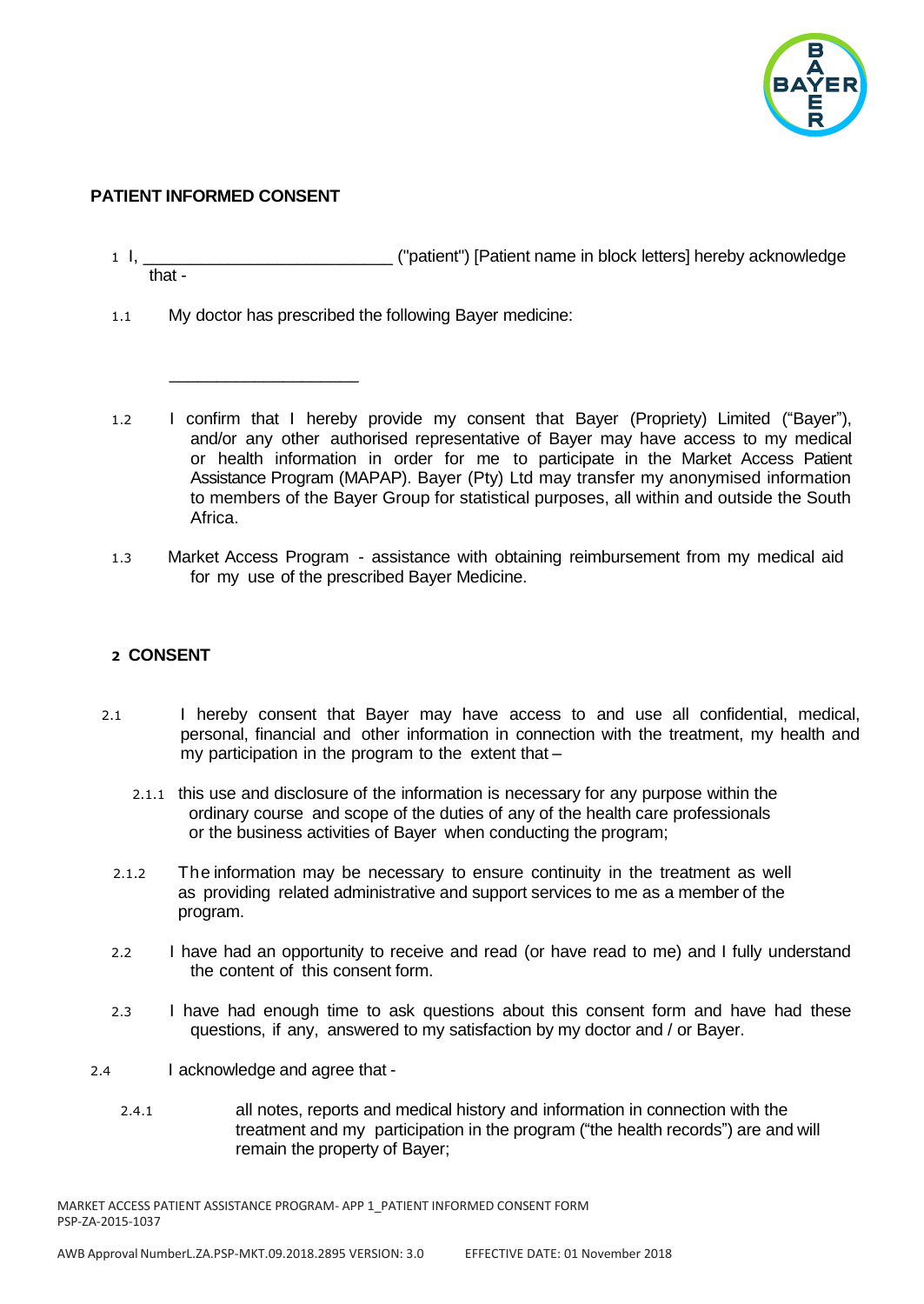

- 2.4.2 I will provide accurate information about my health status and medical history to Bayer as part of my participation in the program;
- 2.4.3 I understand clearly from my doctor that the prescribed medicine in question is required for the treatment of my condition. I have been informed by my doctor of the treatment options available to me, the risks, benefits and costs associated with each, and I have agreed that the prescribed medicine is required for the treatment of my condition; I also understand that Bayer manufactures and/or markets the medicine prescribed by my doctor. I understand and acknowledge that Bayer may not offer medical advice or information to me and that only my doctor may provide medical advice and information and that I may not request or expect Bayer to do so;
- 2.4.4 my failure to comply with any instructions by my healthcare professional may give rise to complications in respect of the treatment and may adversely affect my health:
- 2.4.5 the health records will not be used by Bayer for purposes other than my participation in the Market Access Program in assisting me with obtaining reimbursement from my medical scheme for the use of a prescribed Bayer medicine;
- 2.4.6 the health records will only be used for the purposes of my participation in the program and/or assisting me with an application, in terms of the rules of my medical scheme, for obtaining authorisation from my medical scheme for the medicines prescribed by my doctor; and
	- 2.4.7 the medicine prescribed may not be listed on my medical scheme's formulary and may be subject to a co-payment to be made by me. Bayer cannot guarantee that the prescribed medicine will be authorised by the medical scheme.

I understand that –

- 2.5.1 this service is provided free of charge by Bayer and Bayer can cancel this service at any time.
- 2.5.2 any information obtained by Bayer relating to or about me will be kept in Bayer's possession and for such time as may be necessary due to my participation in the program and the nature of the treatment;
- 2.5.3 Bayer may contact me using the contact information supplied to Bayer from my doctor on the doctor's motivation form.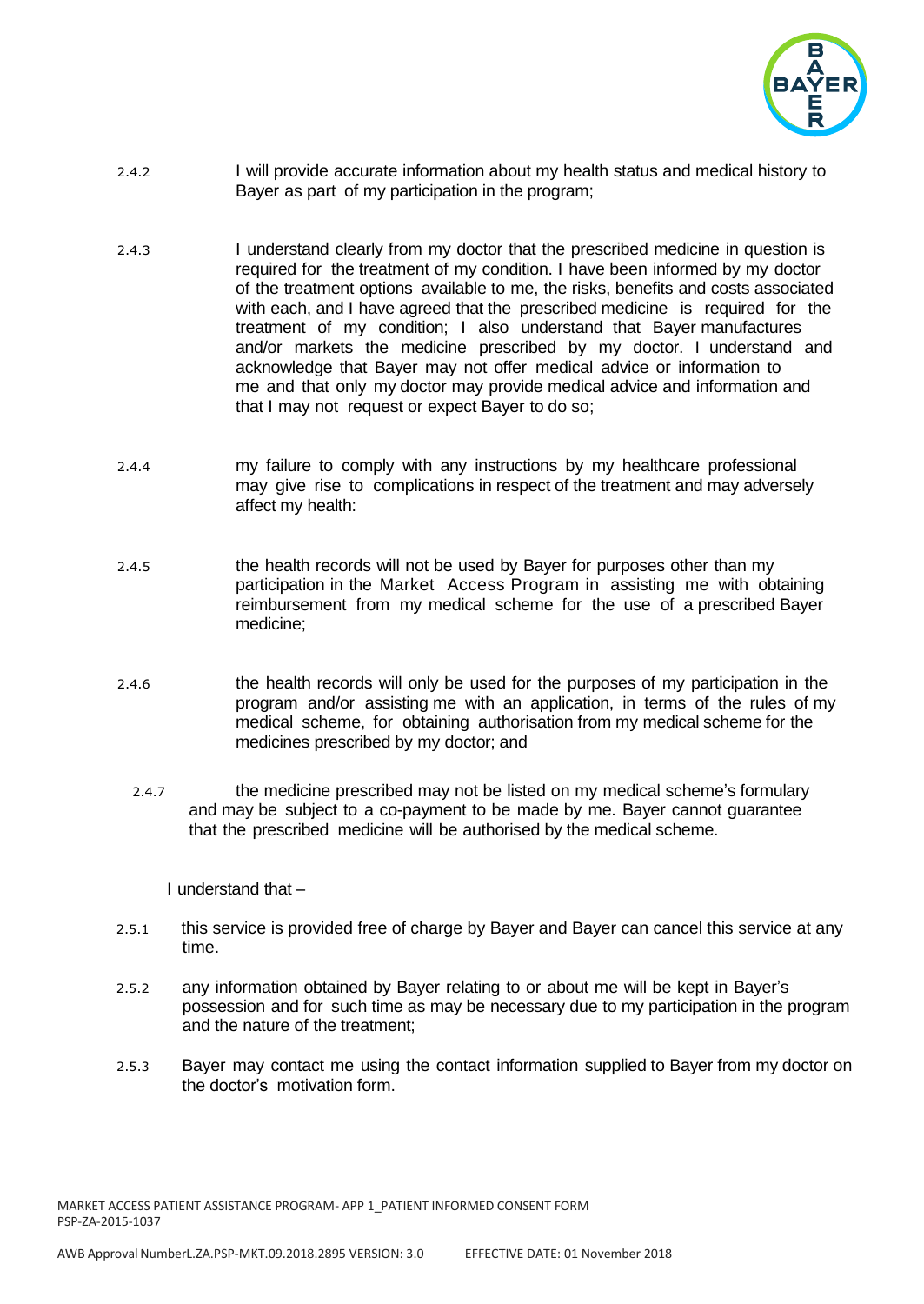

2.5.4 I may discuss this consent and any treatment issues with my doctor.

I specifically give permission for Bayer Pharmacovigilance to contact me and/ or my attending doctor in the case of an adverse event/ product technical complaint / usability issue or other safety related information reported. I agree the Bayer can contact my doctor for the follow-up of adverse events

- 2.5.5 Any information obtained by Bayer relating to or about me will be kept in Bayer's, or its affiliate companies' possession, on a database, and for such time as may be necessary due to my participation in the program, to the extent legally permissible, and the nature of the treatment and Bayer may transfer my anonymised information to members of the Bayer Group for statistical purposes, all within and outside of South Africa
- 2.5.6 I have been informed and understand that my personal information will be handled according to the data protection policies of Bayer and/or any applicable local data privacy laws.
- 2.5.7 I am free to withdraw this consent at any time provided I advise Bayer of the withdrawal of my consent in writing and that I may discuss this consent and any treatment issues with my doctor. I also have the right to verify, change or delete my information as stored by Bayer in the manner mentioned above. I shall advise Bayer in writing using the following address: [za-marketaccess@bayer.com](mailto:za-marketaccess@bayer.com) or fax no: 086 679 7237 of my intention to withdraw, verify, change, amend or delete my consent and/ or information
- 2.5.8 In case of any adverse event / product technical complaint / usability issue or other safety related information reported, necessary information will be forwarded to Bayer local Pharmacovigilance Unit.
- 3. My consent in terms of this consent form is provided of my own free will without any undue influence from any person whatsoever. I have also been provided with a copy of this signed consent. I am free to withdraw this Consent at any time provided I advise Bayer of the withdrawal in writing using the following email address: [za-marketaccess@bayer.com](mailto:za-marketaccess@bayer.com) or fax no: 086 679 7237
- 4. I indemnify and hold Bayer harmless against and from all losses, damages, claims and costs, arising out of or in connection with any action by Bayer, its officers, employees, agents or subcontractors or their employees, relating to my participation in the program(s) as set out herein, to the extent that such losses, damages, claims and costs do not arise out of the negligence of Bayer.